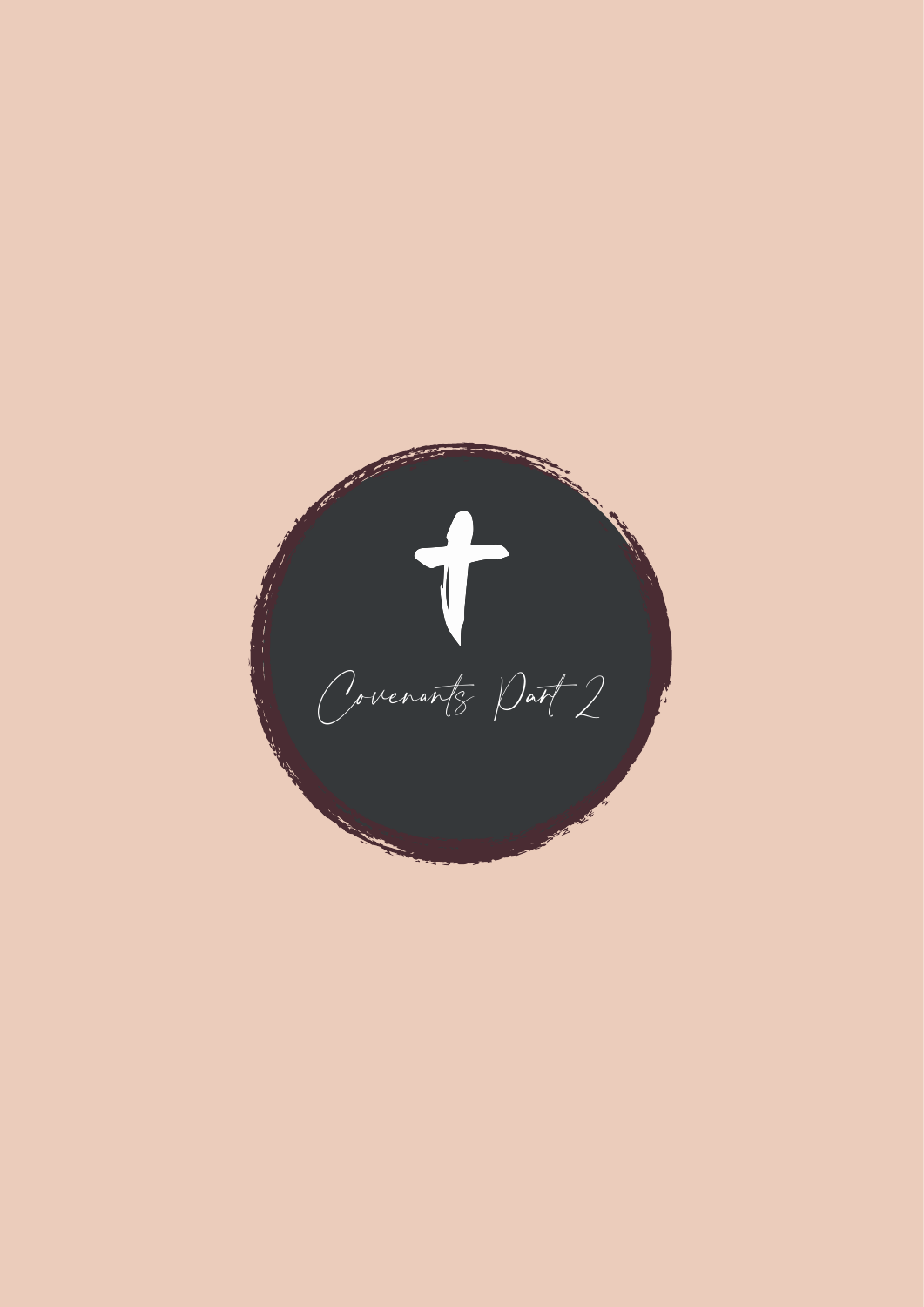# **Covenants Part 2**

# **Contents**

| <b>Lesson Five</b> |  |
|--------------------|--|
|                    |  |

The Davidic Covenant

Lesson Six **The New Covenant** 

Lesson Seven The Covenants today

Lesson Eight Marriage as Covenant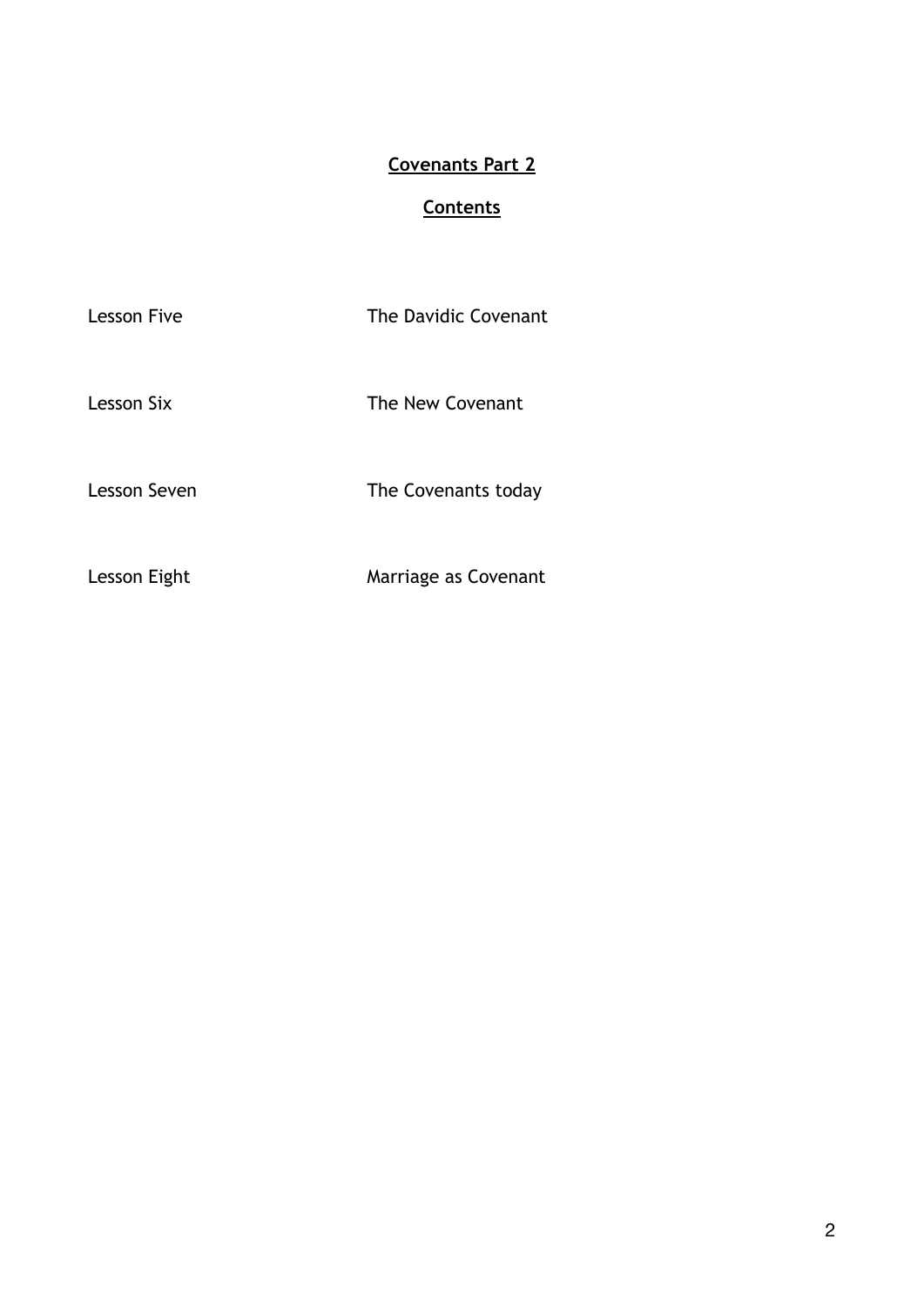# **Covenants Part 2**

# **Lesson Five**

## **The Davidic Covenant**

The covenant made by God with David is recorded in *2 Samuel 7: 10-17* and *1 Chronicles 17: 11-14*. Although the word covenant does not appear in either of these passages, God's promises on that occasion are described in *Psalm 89* as God's covenant with David.

*"He will call out to me, 'You are my Father, my God, the Rock my Saviour'. I will also appoint him my firstborn, the most exalted of the kings of the earth. I will maintain my kindness to him forever, and my covenant with him will never fail. I will establish his line forever, his throne as long as the heavens endure."*

*"I will not take my love from him, nor will I ever betray my faithfulness. I will not violate my covenant or alter what my lips have uttered. Once for all, I have sworn by my holiness - and I will not lie to David - that his line will continue forever and his throne endure before me like the sun; it will be established forever like the moon, the faithful witness in the sky." Psalm 89: 26-29, 33-35.*

Like the covenant with Abraham, that with David is everlasting. It is called, *"holy and sure blessings promised to David" (Acts 13:34)* or God's "*faithful love promised to David" (Isaiah 55:3).* David's last words affirm that confidence.

*"Has he not made with me an everlasting covenant, arranged and secured in every part?" 2 Samuel 23:5.*

We now have to see just what God's covenant promise contained and why it has enduring significance, ranking with the Abrahamic covenant and surpassed only by the New Covenant of Jesus Christ. The promises to David centred on several distinctive features.

### **A Royal Dynasty**

David had proposed building a house for God, but this was not to be, the task was reserved for David's son, Solomon. But then God declared to David that **" the Lord himself will establish a house for you" (2 Samuel 7:11).** This "house" was not a residence, because David had already built himself a palace, it could only refer to his household, that is, his family and descendants. Everywhere we go in the Old Testament, we come across the "father's house". (*Genesis 12:1; 24:7; 2 Samuel 2:8).* It is the strong enduring community of the family *(2 Samuel 9: 1-3)*

*"Who am I, O Sovereign Lord, and what is my family, that you have brought me this far? And as if this were not enough in your sight. O Sovereign Lord you have also spoken about the future of the house of your servant." 2 Samuel 7: 18-19.*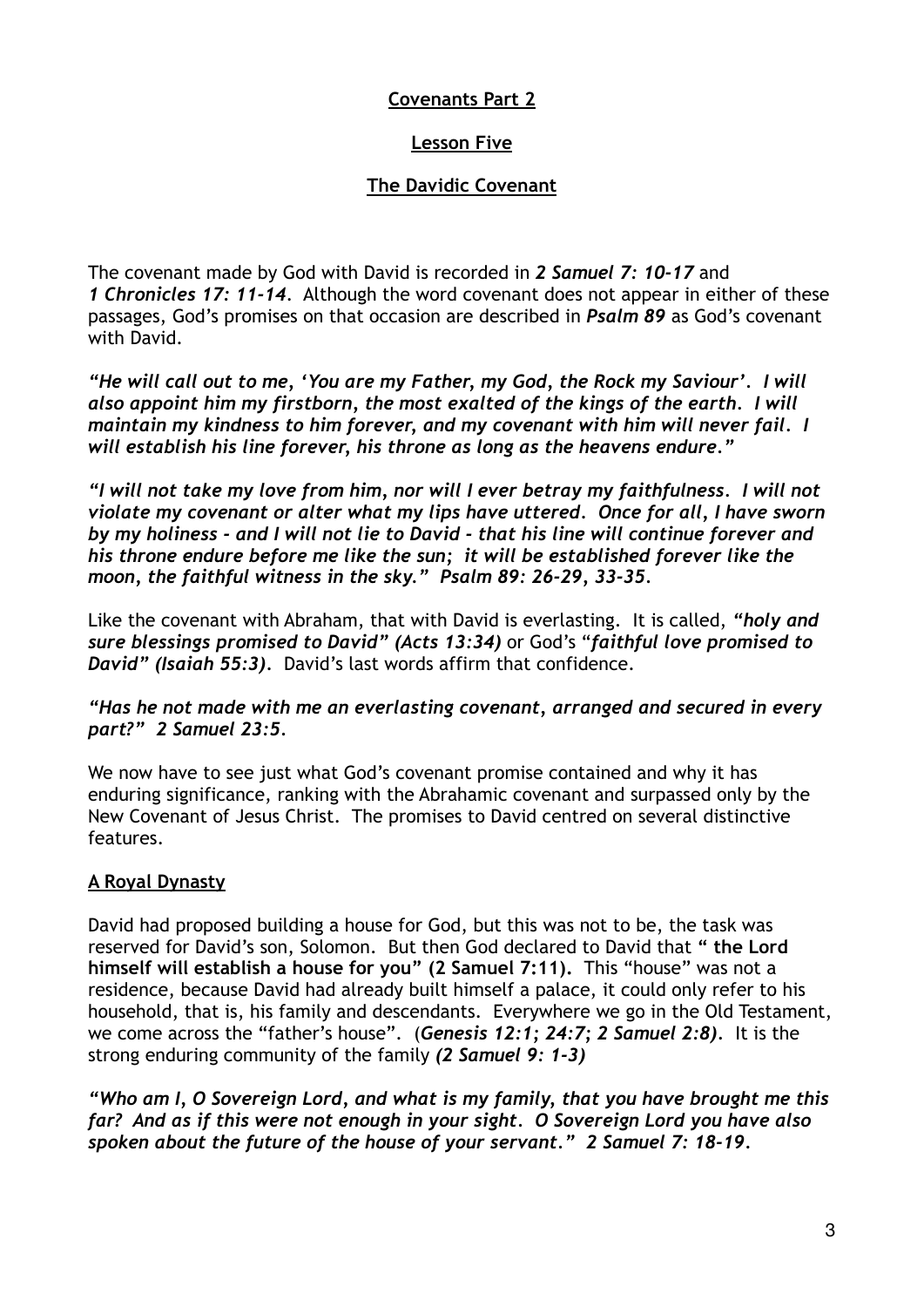THIS WAS A NEW ADDITION TO THE PROMISE. IT MEANT THAT ALL THAT HAD BEEN OFFERED TO THE PATRIARCHS AND ISRAEL IN THE PREVIOUS COVENANTS WAS NOW BEING OFFERED TO DAVID'S DYNASTY, IN OTHER WORDS, A SUCCESSION OF RULERS FROM HIS FAMILY.

## **An Everlasting Kingdom**

One item in the Promise to Abraham was that *"kings will come from you". (Genesis 17:6, 16; 35:11)* and in the covenant with Israel God said that there would be a kingdom *(Exodus 19:6; Numbers 24:7).* Now that the kingdom was assigned in perpetuity to David and his descendants.

*"Your house and your kingdom shall endure forever before me; your throne shall be established forever." (2 Samuel 7:16.)*

*"For this is what the Lord says, 'David will never fail to have a man to sit on the throne of the house of Israel, … if you can break my covenant with the day and my covenant with the night so that day and night no longer come at their appointed time, then my covenant with David my servant …. Can be broken and David will no longer have a descendant to reign on his throne." (Jeremiah 33:17, 20-21).*

When David realised the magnitude of what had been given to him, he was completely overwhelmed.

*"Who am I, O Lord God, and what is my house, that thou has brought me this far? And yet this was insignificant in thine eyes, O Lord God, for thou hast spoken also of the house of they servant concerning the distant future. And this is the custom (law) of man." (2 Samuel 7: 18/19 NASB.)*

The best translation of the last phrase is "The is the charter for humanity." In other words, the ancient promise of God to Abraham regarding a universal blessing would continue, only now it would involve a king and a kingdom. This kingdom and the blessing of the kingdom would also bring within its scope the future of all mankind.

### **The Ark the City and the Kingdom**

The presence and the power of God in Israel are intimately connected with the ark of the covenant. Therefore, David brought the ark into the tent in Jerusalem, David's tabernacle, until he could build a temple. He established the kingdom given to him by God *(2 Samuel 6: 1-19).*

#### *"For the Lord has chosen Zion, he has desired it for his dwelling: This is my resting place forever and ever; here I will sit enthroned, for I have desired it." Psalm 132: 13-14.*

This is the beginning of the insight that absorbed the attention of the prophets - the coming of the kingdom of God and the Messiah, the Son of David, who would reign over the whole earth.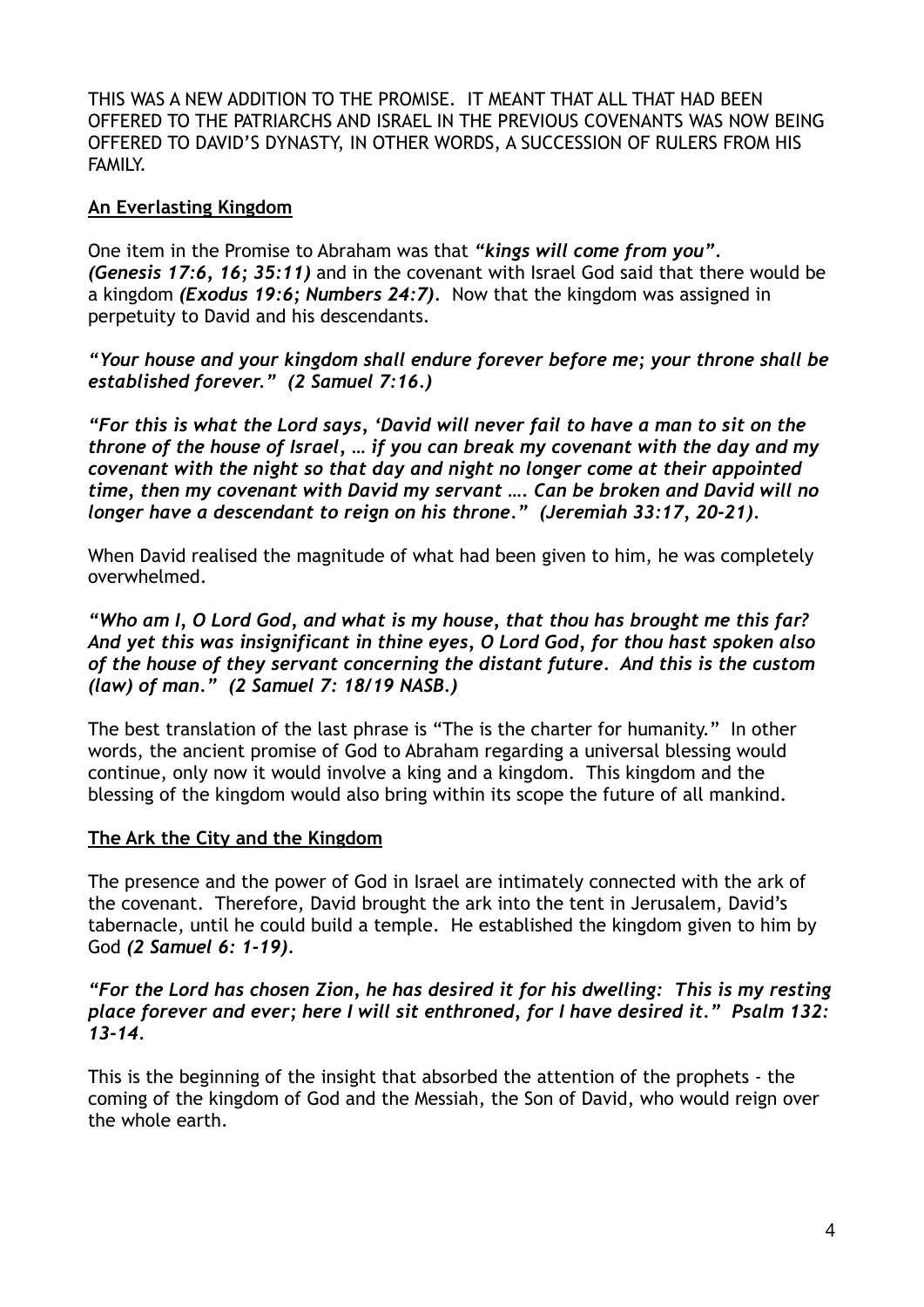#### *"But you, Bethlehem Ephrathah, though you are small among the clans of Judah, out of you will come for me one who will be ruler over Israel, whose origins are from old, from ancient times." Micah 5:2.*

Even when the Davidic house or dynasty was in tatters, now merely a hut or tent, it would rise from the ashes under a new coming David and would extend its authority to the Gentile nations.

*"After this I will return and rebuild David's fallen tent. Its' ruins I will rebuild, and I will restore it, that the remnant of men may seek the Lord, and all the Gentiles who bear my name, says the Lord, who does these things." (Acts 15: 16-17).*

James is applying the prophesy of *Amos 9: 11-12* regarding the restoration of David's tent to the preaching of the gospel to the Gentiles.

### **A Messianic King - The Son of God**

The future Davidic king is addressed as God in *Psalm 45*, and the writer of Hebrews applies this passage to Christ, the Son of God *(Hebrews 1: 8-9).*

*"Your throne, O God, will last forever and ever, a sceptre of justice will be the sceptre of your kingdom. You love righteousness and hate wickedness; therefore God, your God, has set you above your companions by anointing you with the oil of joy." (Psalm 45: 6-7)*

*"For to us a child is born, to us a son is given, and the government will be on his shoulders. And he will be called Wonderful Counsellor, Mighty God, Everlasting Father, Prince of Peace. Of the increase of his government and peace there will be no end. He will reign on David's throne and over his kingdom, establishing and upholding it with justice and righteousness from that time on and forever." (Isaiah 9: 6-7)*

THE FULFILMENT OF THE COVENANT WITH DAVID CAME WITH THE BIRTH OF JESUS CHRIST. AS THE ANGEL GABRIEL MADE VERY CLEAR TO THE VIRGIN MARY.

*"You will be with child and give birth to a son, and you are to give him the name Jesus. He will be great and will be called the Son of the Most High. The Lord God will give him the throne of his father David, and he will reign over the house of Jacob forever; his kingdom will never end ….. So the holy one to be born will be called the Son of God." (Luke 1: 31-33, 35).*

Fifteen times in the Gospels, Jesus is referred to as the Son of David. In *Matthew 1:1,*  he is *"Jesus Christ, the son of David, the son of Abraham,"* establishing his identity as the Abrahamic - Davdic Messiah and legal heir of David's throne. In *Revelation 5:5,* He is the *"Lion of the tribe of Judah, the Root of David,"* and in *Revelation 22:16 "The Root of the Offspring of David, and the bright Morning Star."* He holds the *"key of David" (Revelation 3:7),* that is, the authority of the Davidic kingdom, which is the authority to prevail against the kingdom of Satan *(Luke 10: 18-19).*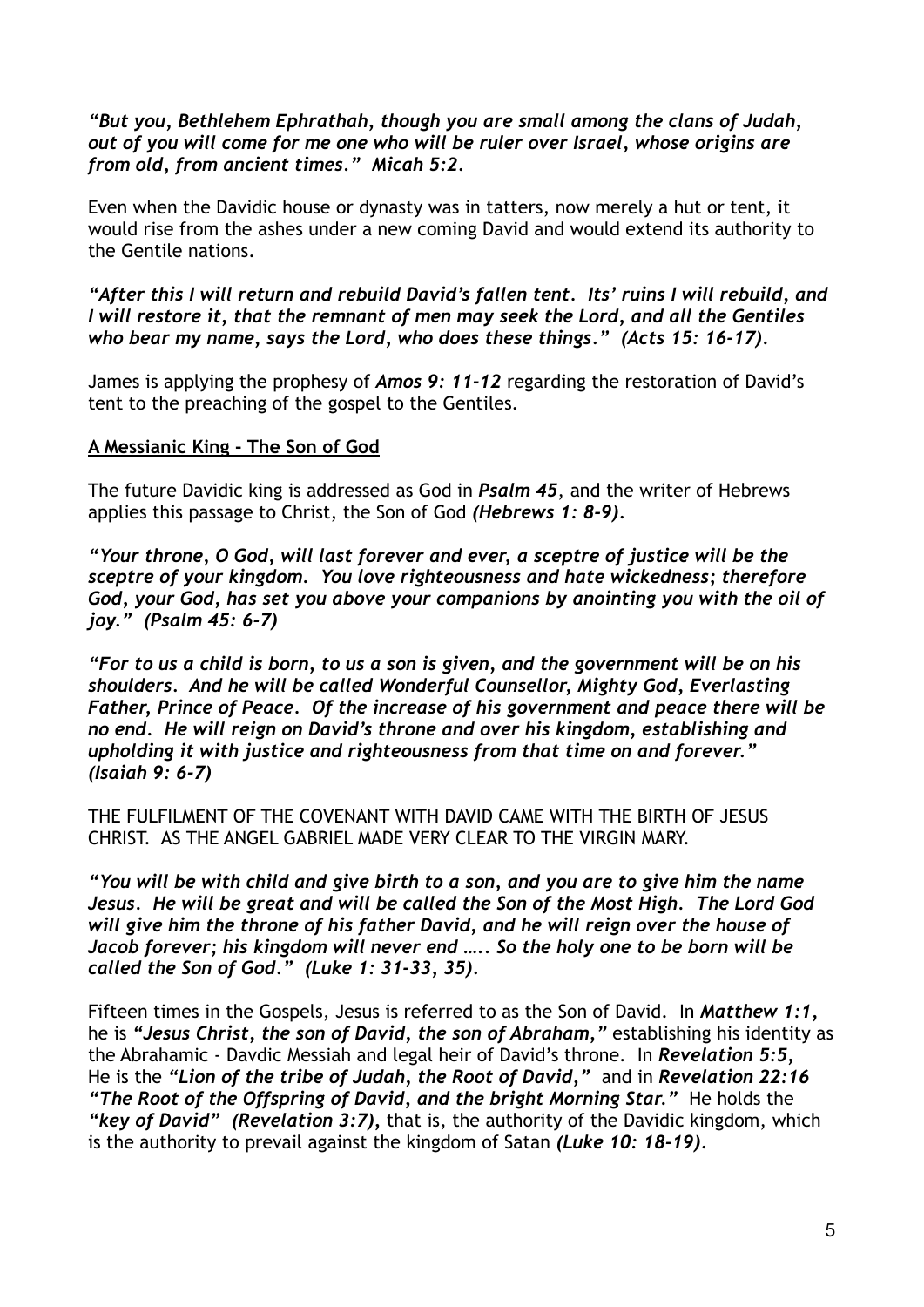Christ came as the Messiah, the Anointed King, to bring the kingdom of God to earth. He will come a second time to consummate that Kingdom - the rock cut out without human hands, that becomes a huge mountain and fills the whole earth (*Daniel 2: 34-35; 44-45).*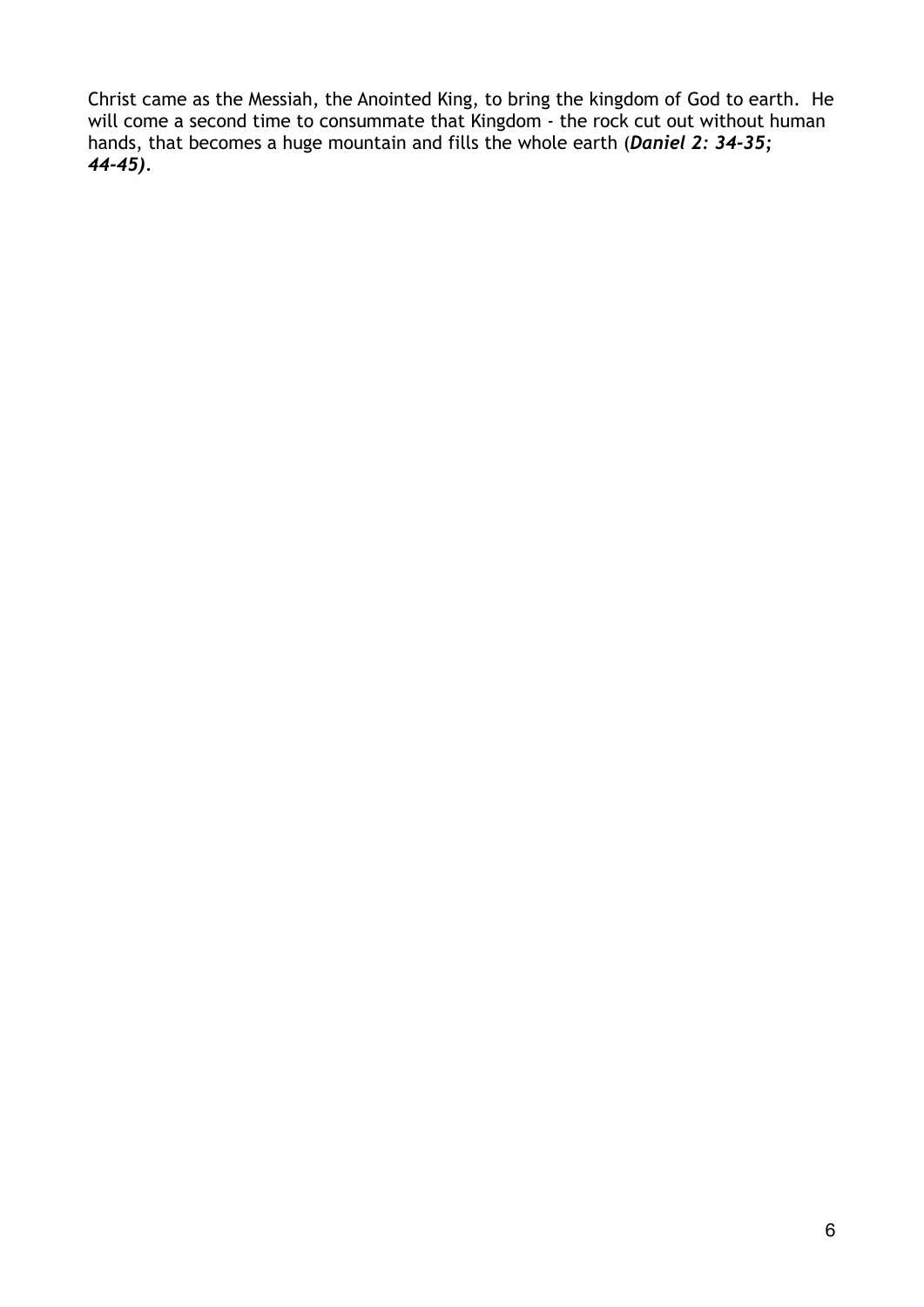## **Lesson Six**

## **The New Covenant**

In this history of God's redemptive covenants with man, there remained, even after the covenant with David certain critical issues that stood in the way of God achieving his desire for an everlasting relationship of personal intimacy with man.

1) One was the need for a final solution to the sin problem. The sacrificial system spoke in faith of sin being covered, but the blood of animals could not deal with the question of guilt nor could it cleanse the conscience of the worshipper (*Hebrews 9:9).*

2) The law of God, holy and righteous and good as it was *(Romans 7:12)* was external to man. It could show man what he ought to do but could not enable him to do it because of the internalised sinful values of the fallen nature *(Romans 8:3).* All God's dealings with Israel proved over and over again that when external law and inner values disagree, in the long run inner values will win out every time.

3) Man not only lacks the power to obey the law of God, he lacks the motivation to even desire to obey it. His mind-set is hostile to God, it does not submit to God's law, nor can it do so *(Romans 8:7).* Furthermore, the entirety of man's nature is affected by sin and rebellion so that there is no place where he can stand to get the leverage to change his attitude towards God *(Romans 1: 9-32).*

4) In this situation, there is an enormous gulf between man and God, Man is literally lost and can never find a way back to God, even if he should try. An initiative must therefore come from God. Man is shut up in God's grace for salvation.

*"There is no difference, for all have sinned and fallen short of the glory of God and are justified freely by his grace through the redemption that came by Christ Jesus." (Romans 3:23-24).*

### **Prophecies of the New Covenant**

It is in this context that the prophets begin to speak about a New Covenant - not new in the sense that it totally replaced what had gone before, but new in the sense that it represented a radical breakthrough that would finally achieve the purpose of the covenants in a dramatic new way. Two of the key passages for understanding the New Covenant are *Jeremiah 31: 31-34* and *Ezekiel 36: 25-28.*

*"'The time is coming', declares the Lord, 'when I will make a new covenant with the house of Israel and with the house of Judah. It will not be like the covenant I made with their forefathers when I took them by the hand to lead them out of Egypt, because they broke my covenant, though I was a husband to them,' declares the Lord.*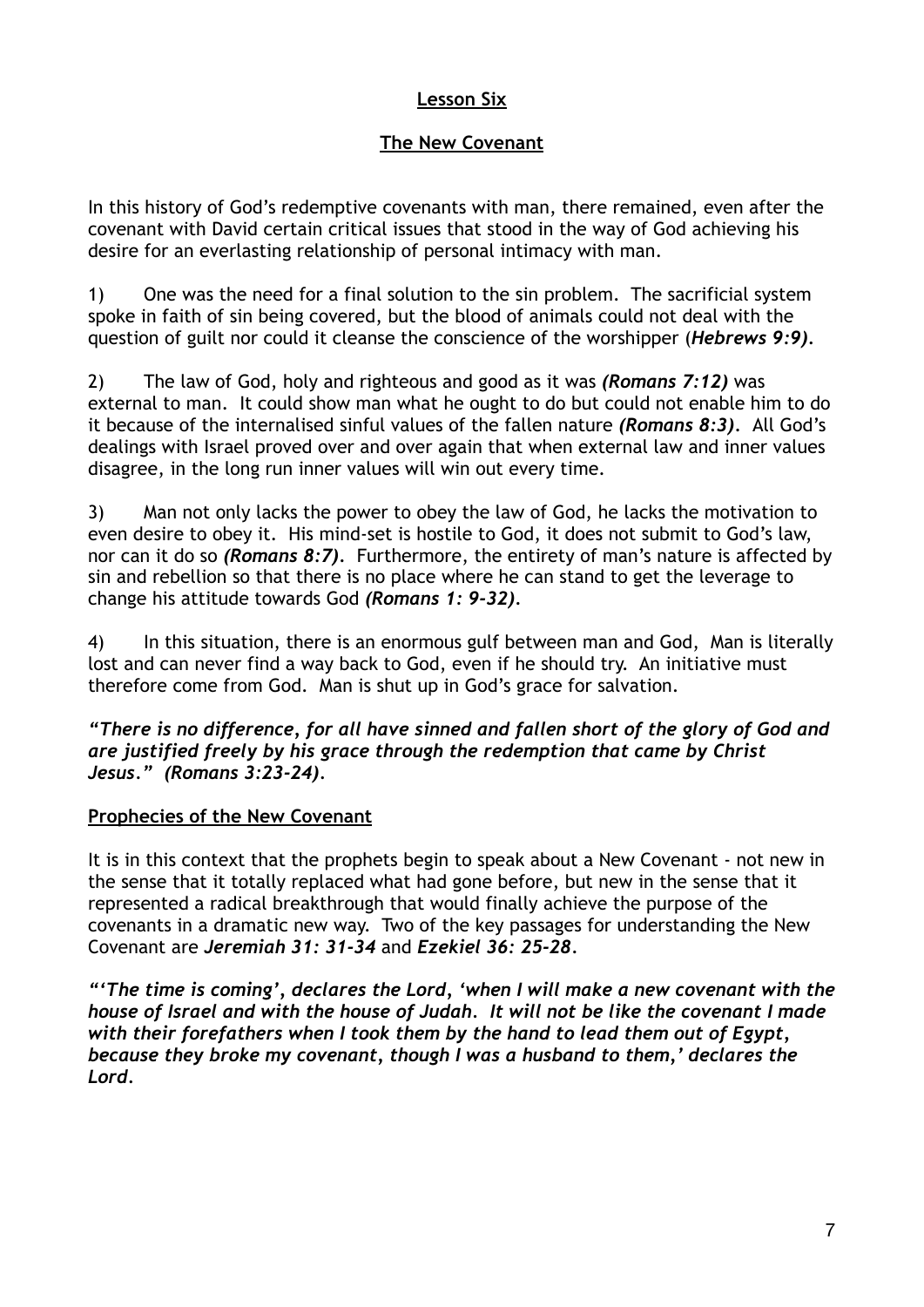*'This is the covenant I will make with the house of Israel after that time', declares the Lord. 'I will put my law in their minds and write it on their hearts. I will be their God, and they will be my people. No longer will a man teach his neighbour, or a man his brother, saying, "Know the Lord", because they will all know me, from the least of them to the greatest' declares the Lord. For I will forgive their wickedness and will remember their sins no more.'" Jeremiah 31: 31-34*

*"I will sprinkle clean water on you, and you will be clean; I will cleanse you from all your impurities and from all your idols. I will give you a new heart and put a new spirit in you; I will remove from you your heart of stone and give you a heart of flesh. And I will put my Spirit in you and move you to follow my decrees and be careful to keep my laws. You will live in the land I gave your forefathers; you will be my people, and I will be your God." Ezekiel 36: 25-28.*

There is a close link between the concept of shalom (peace) and b'riyth (covenant). Shalom is the state of those united in full harmony of the soul with each other, and b'riyth is the bonded relationship with all the privileges and duties implied in it. Both words may be used together. For example, a covenant is a covenant of peace (*Ezekiel 34:25; Isaiah 54:10),* or converse to enter into covenant is to "make peace" *(Joshua 10: 1,4; 2 Samuel 10"19; 1 Kings 22:44).*

The new covenant, accomplished by the life, death and resurrection of Jesus Christ, is also described as "making peace".

#### *"For God was pleased to have all his fulness dwell in him, and through him to reconcile to himself all things, whether things on earth or things in heaven, by making peace through his blood, shed on the cross. Colossians 1: 19-20.*

We now turn to examine the way in which the New Covenant achieves the covenant goal in God's heart.

### **The Final Solution to the Sin Problem**

1) All sin is an offence against God's nature that God cannot overlook and must judge. God's wrath is his implacable enmity against sin *(Romans 1:18).* Furthermore, only judgement ends the destructive power of sin.

2) God, therefore, cannot forgive man until his sin is judged and until man recognises God's perfect justice in judging and punishing sin and the rightness of his wrath against it.

3) If we are to escape judgement, we need a sin-bearer on our behalf, but only a sinless man could perfectly recognise the divine justice of God's wrath against sin and perfectly agree with it. Therefore, we need a sinless sin-bearer.

4) In Jesus Christ, God reaches across the divide between the infinite God and finite man, and across the moral divide between the Holy God and sinful man. God becomes Man *(John 1:14)* and the God-Man is willingly made sin for us:

*"God made him who had no sin to be sin for us, so that in him we might become the righteousness of God." 2 Corinthians 5:21.*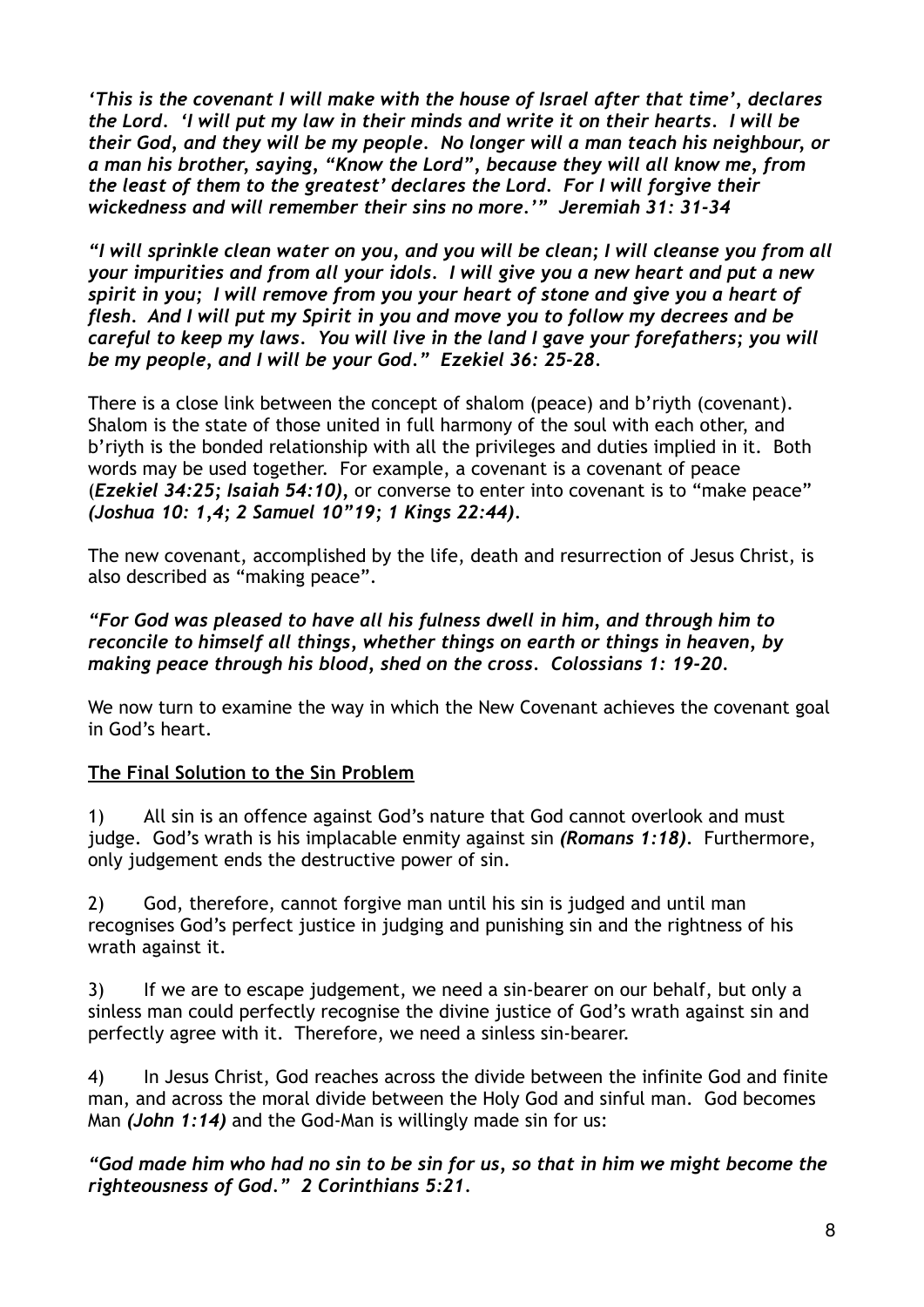5) In the incarnation Jesus becomes:

### a) Our substitute, a man for all men.

*"For Christ died for sins once for all, the righteous for the unrighteous, to bring you to God." 1 Peter 3:18.*

## *b)* Our representative, a man as all men.

*"For Christ's love compels us, because we are convinced that one died for all, and therefore all died. And he died for all, that those who live should no longer live for themselves but for him who died for them and was raised again. 2 Corinthians 5: 14-15.*

6) On the cross, Christ bore God's judgement on sin and perfectly, with a human heart, agreed with God's justice in dealing so with sin. Therefore, divine judgement and wrath fell on the only place where it could be redemptive. The holiness of God's character and the holiness of God's law has been upheld.

7) Now God can justly forgive individual (men and women who by repentance and faith become identified with Christ's substitutionary and representative death on their behalf.)

*But if we walk in the light, as he is in the light, we have fellowship with one another, and the blood of Jesus, his Son, purifies us from all sin. If we claim to be without sin, we deceive ourselves and the truth is not in us. If we confess our sins, he is faithful and just and will forgive us our sins and purify us from all unrighteousness." 1 John 1: 7-9.*

Forgiveness deals with the guilt of sin, purification or cleansing deals with the stain. The problem of sin has been dealt with, the problem of obedience remains.

# **The Internalised Law**

In *Jeremiah 31:33,* God says that the first step in a final solution to the problem of covenant obedience is to internalise the law - to write it this time not on stone tablets, but on human hearts. It is to become an internal law, not an external one. Instead of being a standard to keep or even a principle to live by, the law of God is to become an internal motivation. Instead of knowing what we should do but lacking the motivation to do it, we will be moved from within to freely keep God's law. *(Ezekiel 36:27).*

But how is this internalising of the law to be accomplished? Through the Incarnation. The importance of the Incarnation to our salvation cannot be emphasised enough.

### *"For if we, when we were God's enemies, we were reconciled to him through the death of his Son, how much more, having been reconciled, shall we be saved through his life." Romans 5:10.*

Jesus is called by Paul "the last Adam" *(1 Corinthians 15:45).* He came to create a new beginning for man. As the progenitor of New Covenant man, he had to fulfil in his human life the promises of the New Covenant. His death solved the problem of guilt and forgiveness, but his life was the vehicle whereby the law of God was internalised.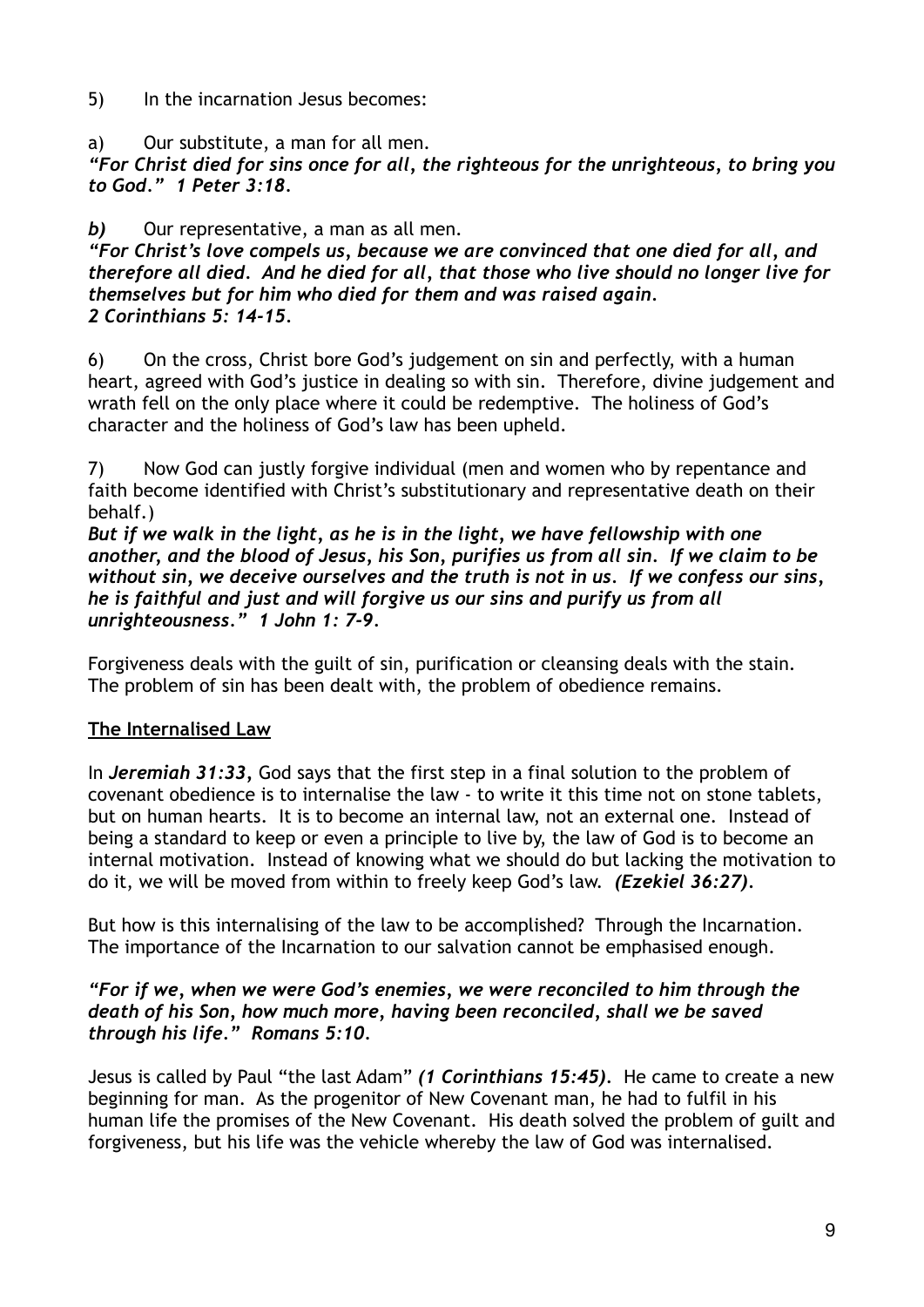How did he do it? By obedience, painstaking, persistent, perfect obedience in every situation and in every circumstance, in times of stress and in times of boredom, over great issues and small issues, writing God's law on the human heart.

*"Therefore, when Christ came into the world, he said: 'Sacrifice and offering you did not desire, but a body you prepared for me; with burnt offerings and sin offerings you were not pleased. Then I said, "Here I am - it is written about me in the scroll - I have come to do your will, O God."'*

In his incarnate life, Jesus created in himself, and for us, a new self that is "*created to be like God in true righteousness and holiness" (Ephesians 4:24).* And this is the nature that is born in us by the Holy Spirit.

Paul deals at length with the inner dynamics of the New Covenant in *2 Corinthians 3.*

*"You show that you are a letter from Christ, the result of our ministry, written not with ink but with the Spirit of the living God, not on tablets of stone but on tablets of human hearts …. He has made us competent as ministers of a new covenant - not of the letter but of the Spirit; for the letter kills, but the Spirit gives life." 2 Corinthians 3: 3,6.*

# **New Inner Vales, a Heart of Flesh**

Not only is the law to be internalised, but under the New Covenant, something is also to happen in the polluted heart of man.

1) Sin is to be cleansed from it and the hostile inner values of the sinful nature are to be rendered inoperative.

### *Those who belong to Christ Jesus have crucified the sinful nature with its passions and desires. Galatians 5:24.*

2) In its place there is to be implanted in the heart, a new set of inner values. We know them as the fruit of the Spirit.

#### *"But the fruit of the Spirit is love, joy, peace, patience, kindness, goodness, faithfulness, gentleness and self-control." Galatians 5: 22-23.*

3) *"Against such things, "*Paul says, *there is no law",* or put another way. *"The law of God is not against such things."* On the contrary, these inner values are in perfect harmony and concord with the internalised law.

4) In the life of Jesus, the result of this perfect harmony between inner values and internalised law was perfect obedience. Out of this perfect obedience came perfect freedom. In other words, Jesus was free to do spontaneously whatever he liked, because the value system which guided his preferences or desires was in every situation what the law of God or the will of his Father was. It was in his heart so that he spontaneously and freely lived in it, knowing that what pleased him was always what would please the Father **(John 8:29).**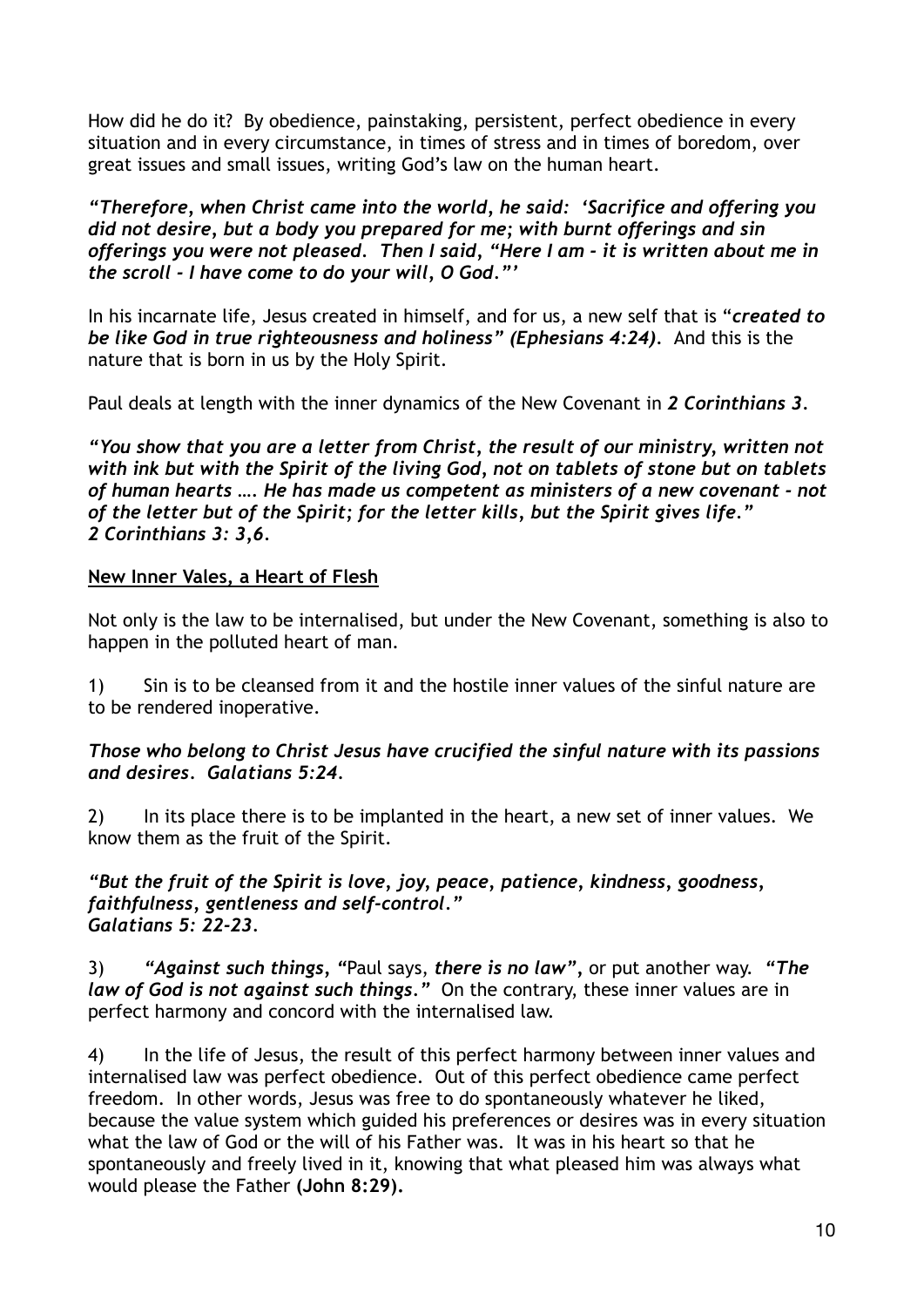### **The Indwelling Spirit**

1) The motive of covenant is, as we have seen, the desire of God for a personal intimate relationship with men and women, but a holy God can have communion only with holy people. *"Be holy because I am holy". (Leviticus 11: 44-45; 1 Peter 1:16).*

- 2) The Holy Spirit unites us to the life of Christ and by his indwelling:
- (a) Imparts the active holiness of Christ in us. This is his sanctifying work. *(2 Thessalonians 2:13; Romans 8: 1-9).*
- (b) Gives us access to the Father *(Ephesians 2:8).*
- (c) Teaches us the relationship of sonship *(Galatians 4:6; Romans 8: 15-16).*
- (d) Maintains and deepens our relationship with God, so that we live to please him. *(1 Peter 1:2).*

The result is the liberty of the New Covenant, also called by Paul, *"the glorious freedom of the children of God". (Romans 8:21).*

*Now the Lord is the Spirit, and where the Spirit of the Lord is, there is freedom. And we, who with unveiled faces all reflect the Lord's glory, are being transformed into his likeness with ever-increasing glory, which comes from the Lord, who is the Spirit." 2 Corinthians 3: 17-18.*

The New Covenant of peace made by the blood of Jesus Christ achieved the purpose of covenant. The alienation caused by sin has been overcome, God and man have been reconciled and it is now possible once again, and this time forever, for God to be their God, the nations of the earth to be his people and God to dwell in the midst of them. In achieving this end, the New Covenant gathers in, and both includes and expands, all that is provided under the previous covenants.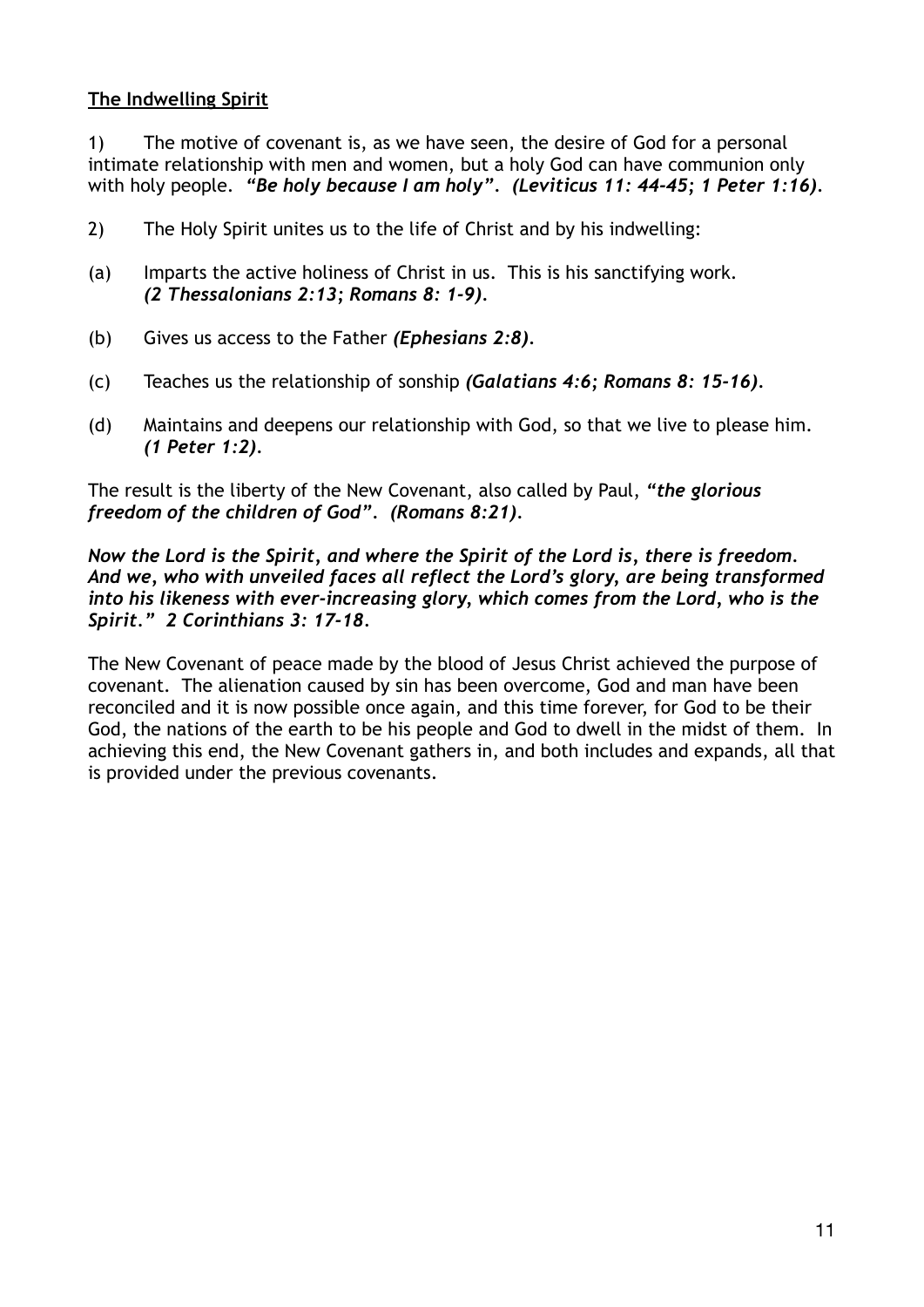# **Lesson Seven**

### **The Covenants Today**

We have briefly traced the nature and history of the covenants between God and man, culminating in the New Covenant of our Lord and Saviour Jesus Christ. We now have to consider whether, and to what extent, the previous covenants are sill in force, and specifically:

- 1) Which if any, of the old covenant promises are ours to receive today, and:
- 2) Which, if any, of the old covenant obligations do we still have to fulfil today in order to enjoy the benefits.

### **The Unity of the Covenants**

There has been a great deal of unnecessary misunderstanding of the covenants due to a failure to grasp their essential underlying unity. That is, that from the beginning to the end they have a common purpose namely, to bring man back to a relationship of personal intimacy with God. We find this aim expressed throughout Scripture in the covenant formula, *"I will be their God, they will be my people and I will dwell in the midst of them."*

From this perspective, it will be seen that each of the covenants we have examined has this relational aspect at their heart, but lays stress on particular aspects.

1) In the Abrahamic covenant, the emphasis is on grace and faith. The promise was given to Abraham by grace *(Galatians 3:18),* and was received by faith *(Romans 4: 16-17).* Abraham is supremely "the man of faith" *(Galatians 3:9)* and the "father of all who believe" *(Romans 4:11).*

2) In the Mosaic covenant, the emphasis is on obedience to the covenant requirements. God sets the terms and Israel's duty of obedience to the terms is called "keeping the covenant". *(Exodus 19:5; Psalm 103: 17-18).*

3) In the David covenant with its focus on the kingdom, the emphasis is on the all-embracing, societal and even creation-wide sweep of the covenant under the Messianic King *(Isaiah 9: 6-7).*

4) The New Covenant deals with the dynamic of the covenant relationship, the sin problem and the obedience problem through the atonement, the internalising of the law of God and the gift of the Holy Spirit *(Hebrews 8: 10-12; Galatians 3:14).*

THUS, THE COVENANTS REPRESENT ONE EXPANDING REVELATION THAT REACHES ITS CLIMAX IN THE NEW COVENANT WHICH IS BOTH THE FULFILMENT AND THE EXPANSION OF THE COVENANTS THAT WENT BEFORE AND IS ALSO THE MEANS WHEREBY THE COVENANT GOAL OF A PERSONAL RELATIONSHIP BETWEEN GOD AND MAN IS FINALLY ACHIEVED.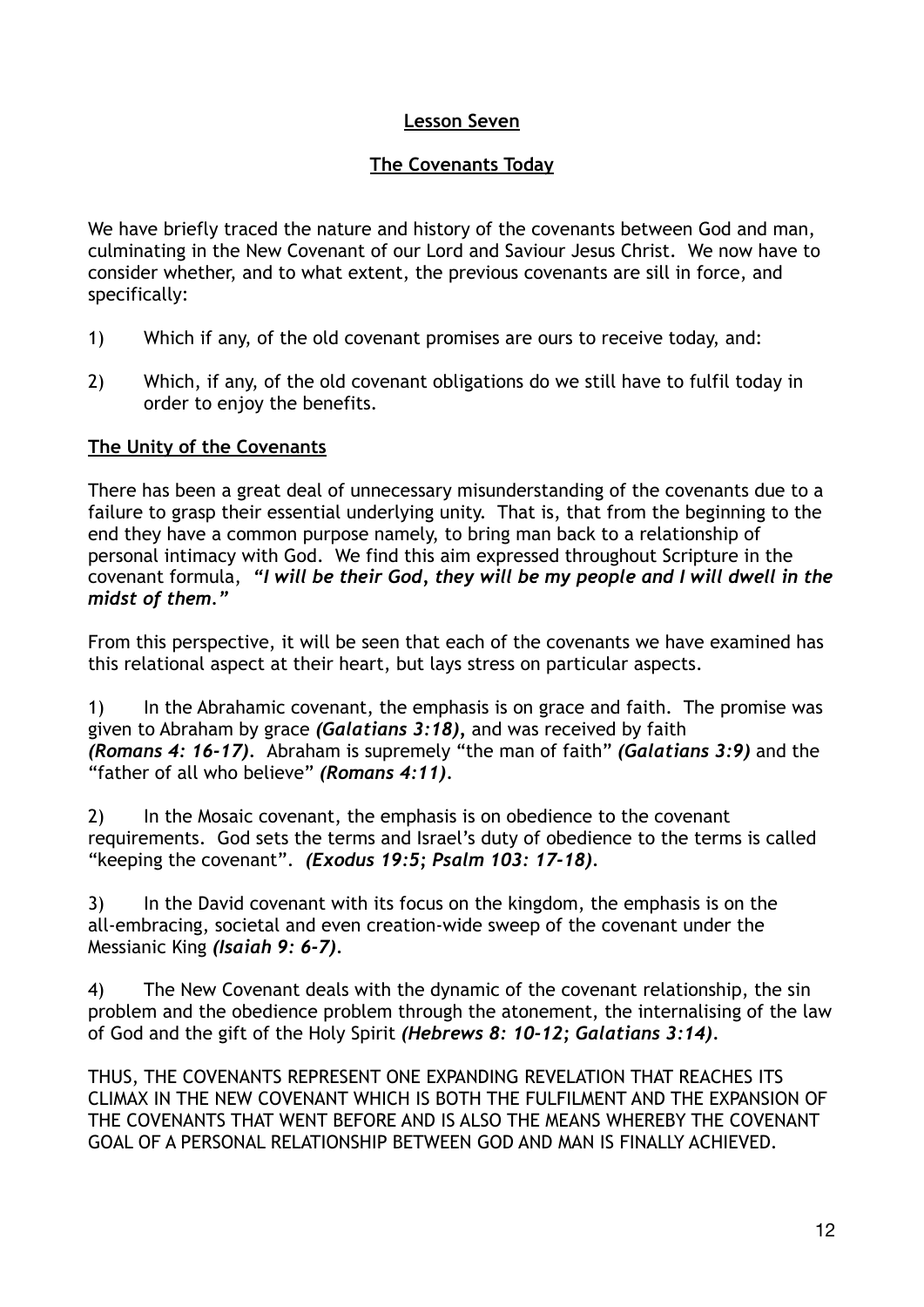## **Are the Covenant Promises Ours Today?**

The evidence for the continuance of the covenant promises rests not only on the essential unity of the covenants but also on the following:

1) All the covenants are everlasting, because that was stated as God's declared intention when they were established. Therefore, once the promises were made they became inviolable. Paul makes this clear in *Galatians 3: 15-17,* when he writes concerning the Abrahamic covenant, *Just as no one can set aside or add to a human covenant that has been duly established, so it is in this case."*

The covenant benefits could be forfeited by disobedience or violating the conditions of the covenant, but God remained faithful to his word and the promises were available for any succeeding generations that fulfilled the conditions of faith and obedience.

2) The writer of the Hebrews affirms the immutability or unchanging nature of God's promises with reference to the covenant with Abraham confirmed with an oath. But then he links that to our present situation. We, he says, have this same hope.

*"God did this so that, by two unchangeable things in which it is impossible for God to lie, we who have fled to take hold of the hope offered to us may be greatly encouraged. We have this hope as an anchor of the soul, firm and secure." Hebrews 6: 18-19.*

3) We, the Gentiles, are described as having been *"excluded from citizenship in Israel and foreigners to the covenants of promise, without hope and without God in the world". (Ephesians 2:12).* But now in Christ Jesus we have been brought near and are *"no longer foreigners and aliens, but fellow citizens with God's people" (Ephesians 2: 13,19).* Thus we inherit the covenants of promise (note the plural), the Abrahamic, Mosaic and David covenant promises.

*"If you belong to Christ, then you are Abraham's seed and heirs according to the promise." Galatians 3:29.*

*"I will give you the holy and sure blessings promised to David". Acts 13:34.*

4) All the covenant promises are said to meet their fulfilment in the person of Jesus Christ, the promised seed and the Davidic King.

*"For I tell you that Christ has become a servant of the Jews on behalf of God's truth, to confirm the promises made to the patriarchs so that the Gentiles may glorify God for his mercy." Romans 15: 8-9.*

*For no matter how many promises God has made, they are 'Yes' in Christ. And so through him the 'Amen' is spoken by us to the glory of God."*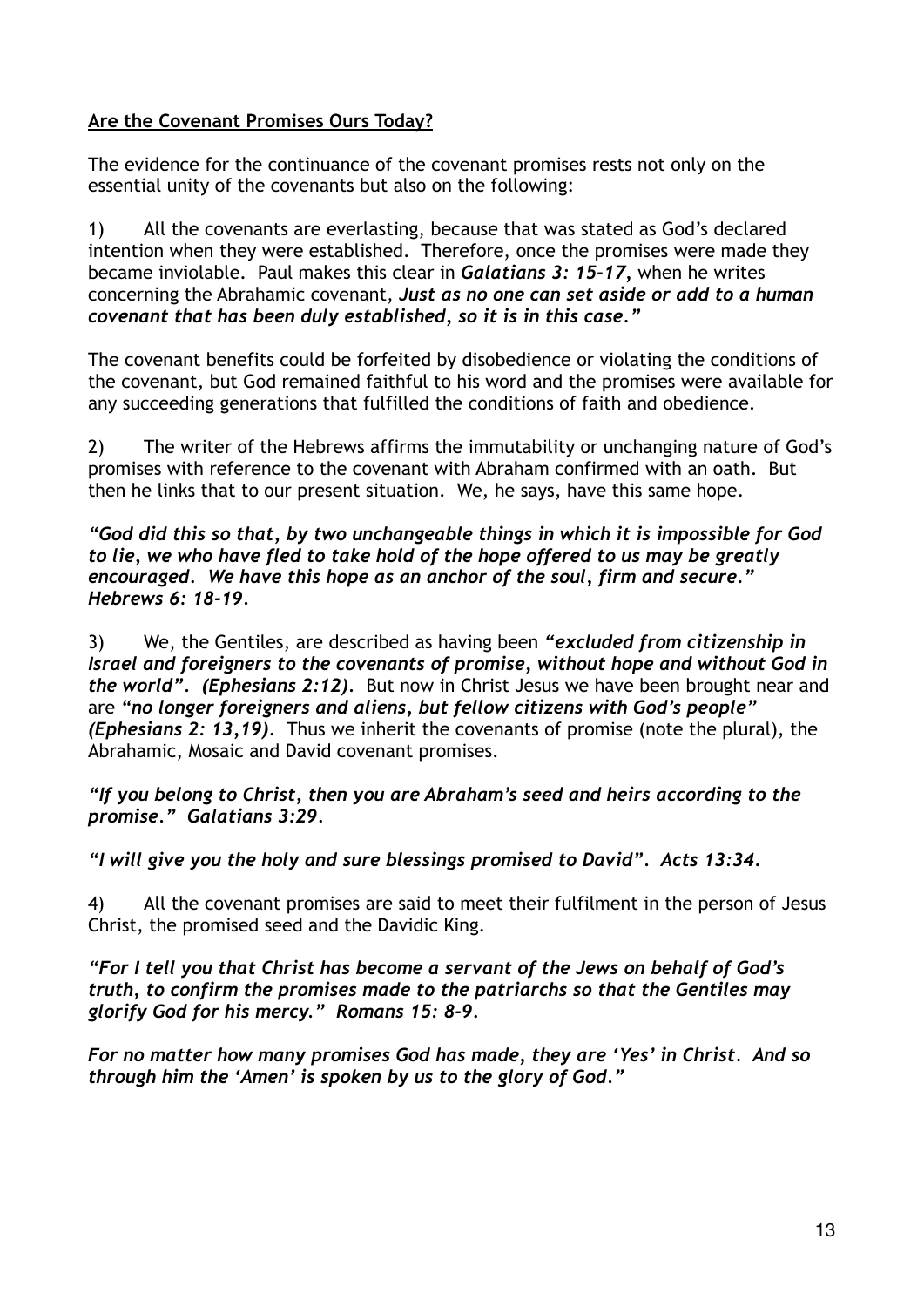5) The covenant mercies of the Old Covenant are repeated in the New Covenant, for example:

- a) Spiritual blessings. To the Hebrews "the blessing" was what gave the soul its life and vital power. It was synonymous with the presence of God, "and God was with him", and is always associated with covenant, both the Old *(Genesis 12:3; Deuteronomy 28: 3-14)* and New *(Ephesians 1:3; Revelation 15:29).*
- *b)* Healing. The covenant with Israel contained promises that had particular reference to health, healing and disease *(Exodus 15:26; 23:26; Deuteronomy 7:15; Proverbs 4: 20-22; Psalm 91:3; 105:37).* Healing figures in the prophecies of the New Covenant *(Isaiah 35:5; 42: 6-7; 61:1; Malachi 4:2 etc.,)* and was in the ministry of Jesus declared to be the fulfilment of those prophecies *(Matthew 8: 16-17).*
- *c)* The covenant contained the promise of blessing for families and children *(Deuteronomy 28:4; Isaiah 59:21)* and children are included in the blessings of the New Covenant *(Acts 2:39; Mark 10:14).*
- d) The covenant promised victory over enemies *(Deuteronomy 28:7; Isaiah 54: 14-17),* and this is continued in the New Covenant *(Revelation 12:11; 1 John 5: 4; 1 Corinthians 15:57, etc.,).*
- e) The covenant included material blessings *(Deuteronomy 28:8, 11-12),* and similarly the New Covenant blessing holds out generosity as the path to prosperity, and generosity as the purpose of prosperity. *(2 Corinthians 9: 6-15).*

THEREFORE, WE CAN AFFIRM THAT ALL GOD'S COVENANT PROMISES REMAIN IN FORCE FOR HIS COVENANT PEOPLE. THEY ARE UNCHANGING, IMMUTABLE DECLARATIONS OF GOD'S WILL AND PURPOSE AND DISPOSITION TOWARDS HIS COVENANT PEOPLE. THEY EXPRESS WHAT GOD IS DISPOSED TO DO AND WOULD DO FOR THEM ON THE PERFORMANCE OF THE CONDITION SET OUT IN THE COVENANT. IF WE FULFIL THE CONDITIONS, WE CAN DEPEND ON GOD BEING FAITHFUL TO HIS PROMISE.

### **What Covenant Conditions Apply Today**

Although the covenant promises of God remain in force because they are everlasting, can the same be said of the covenant conditions? Clearly the covenants introduce obligations that the covenant parties are required to fulfil in order to receive the covenant benefits.

1) The fundamental covenant conditions remain what they have always been, that is, faith and obedience. Israel failed to enter into covenant rest because of unbelief and the rebellion and disobedience that resulted from that unbelief.

*"To whom did God swear that they would never enter his rest if not those who disobeyed. So we see that they were not able to enter, because of their unbelief." Hebrews 3: 18-19.*

Unbelief and disobedience disqualifies us from the covenant blessings, just as they disqualified a whole generation of Israelites in the wilderness.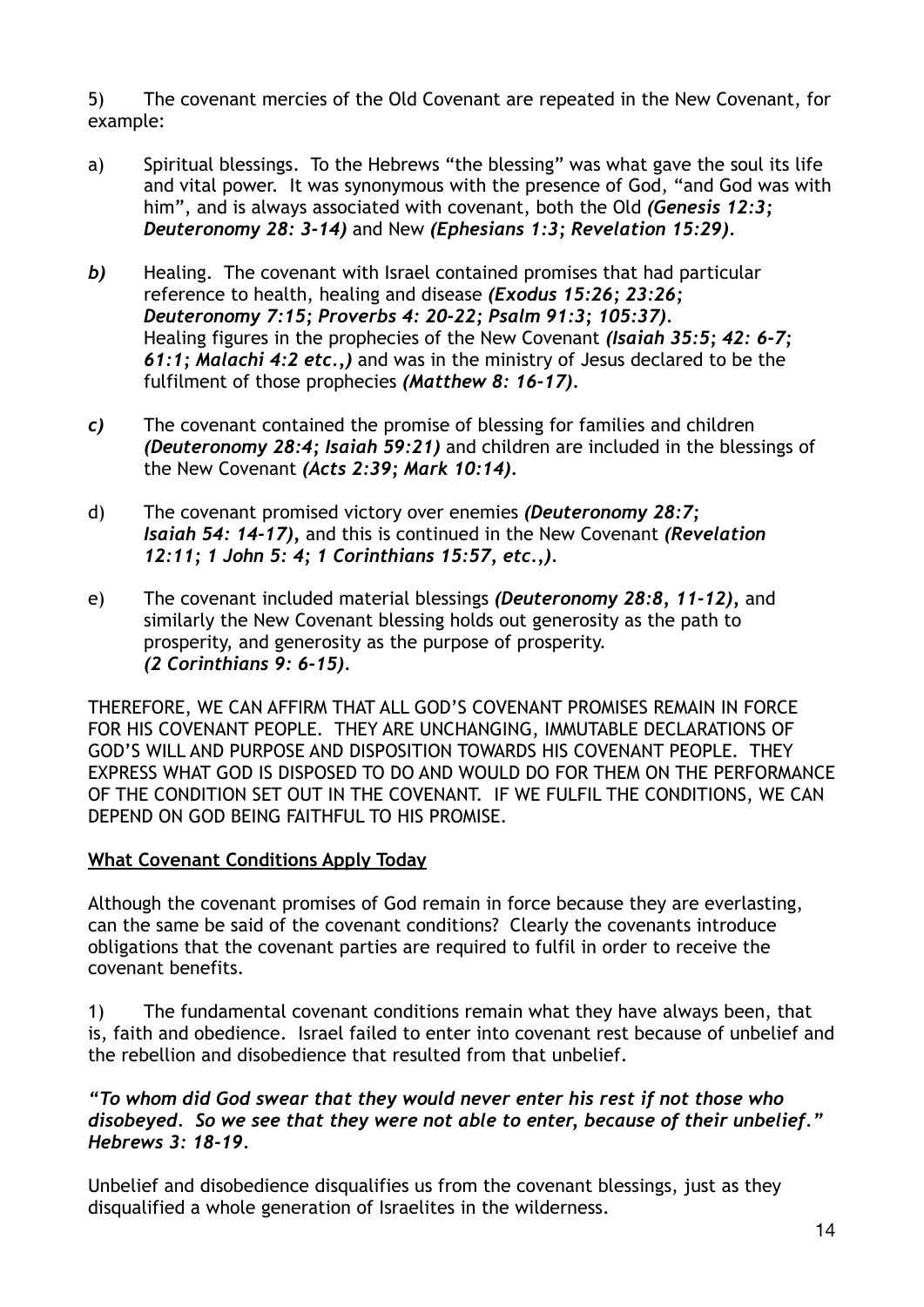BUT COVENANT FAITH IS NOT MERELY BELIEVING THAT A PROMISE OF GOD IS FOR US TO RECEIVE, LIKE A SORT OF BLANK CHEQUE ON WHICH WE CAN PUT OUR NAME. IT IS BELIEVING IN CHRIST, IT IS FAITH IN THE COVENANT GOD BEHIND THE PROMISE, LETTING THE OUTCOME OF OUR WHOLE LIFE AND DESTINY GO OUT OF OUR HANDS INTO HIS. THAT IS WHY IT IS INSEPARABLE FROM RADICAL OBEDIENCE TO CHRIST THE LORD.

*"Anyone who loves his father and mother more than me is not worthy of me; anyone who loves his son or daughter more than me is nor worthy of me: and anyone who does not take his cross and follow me is not worthy of me." Matthew 10: 37-38.*

### *"If anyone would come after me, he must deny himself and take up his cross and follow me." Matthew 16:24.*

Jesus is not advocating the abandonment of family ties but is demanding that where there's a clash of loyalty between the claims of family and the covenant claims of discipleship, the latter takes preference.

- 2) SOME CONDITIONS OF THE OLD COVENANTS ARE, HOWEVER, DECLARED TO BE FOR A TEMPORARY PURPOSE AND HAVE BEEN SUPERSEDED BY THE NEW COVENANT.
- a) The law, as we have seen, was put in charge of us to lead us to Christ, so that we might be justified by faith *(Galatians 3: 24-25).* What the law could not do, Christ did for us *(Romans 8: 3-4).*
- b) The sacrificial system of the Mosaic covenant and the regulations for worship in the tabernacle have been rendered obsolete by the New Covenant *(Hebrews 8: 1-13).* We have Jesus, the mediator of a better covenant founded on better promises. His blood is the blood of the eternal covenant *(Hebrews 13:20).*

Covenant is for those who fear the Lord, as the Psalmist says:

### *"The secret of the Lord is for those who fear him. And he will make them know his covenant." Psalm 25:14 NASB.*

To fear the Lord is, according to Deuteronomy, to keep his commandments, to walk in his ways, to listen to his voice, to cling to him, to love him and to serve him. For such people, the promises of God are an open book.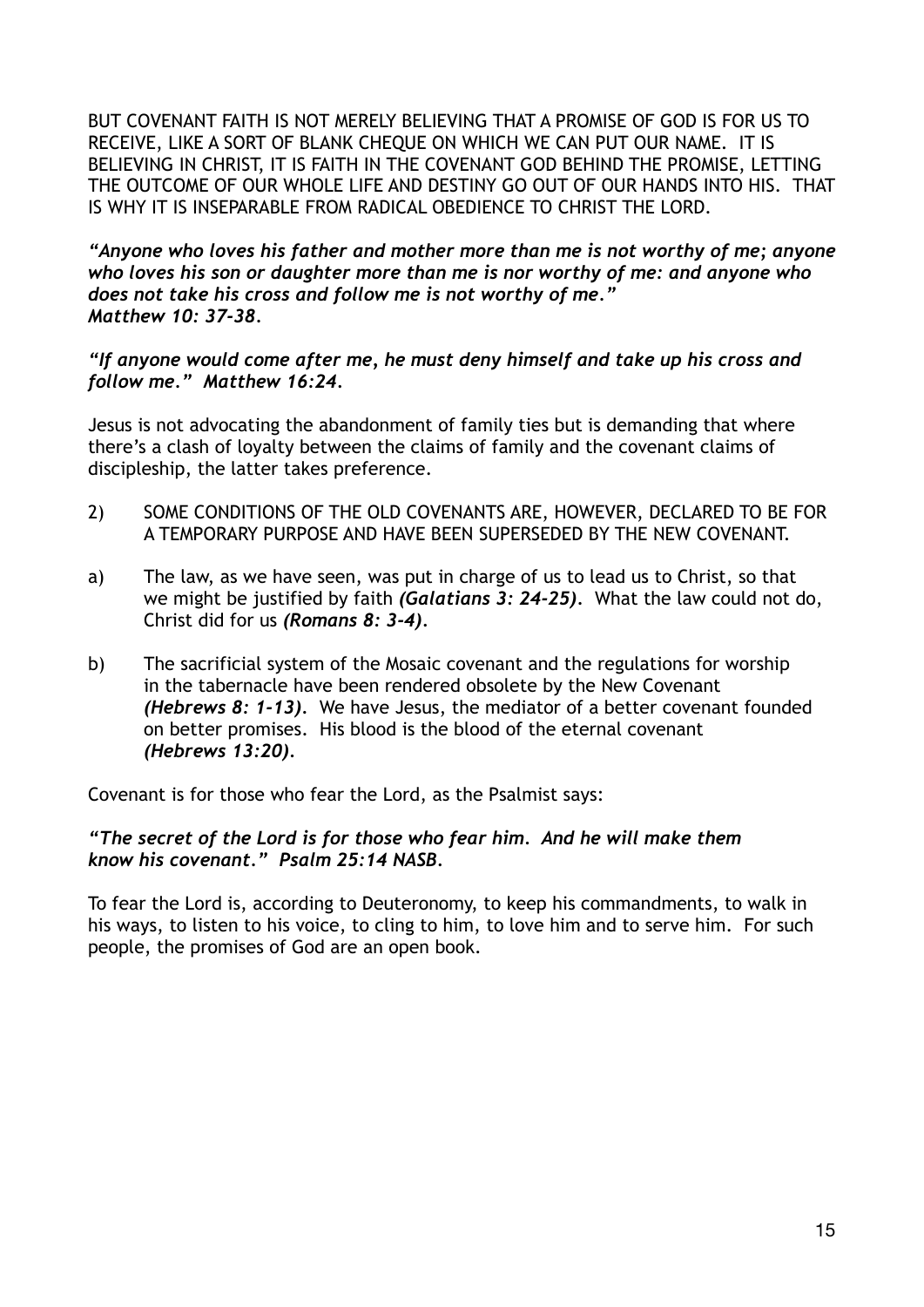## **Lesson Eight**

#### **Marriage as Covenant**

Because covenant is concerned with the personal relationship between God and man, it should be no surprise to find that the most intimate of human personal relationships, that is, marriage also takes the form of a covenant.

*"Because the Lord was witness (to the covenant made at your marriage) between you and the wife of your youth, against whom you have dealt treacherously and to whom you were faithless. Yet she is your companion and the wife of your covenant (made by your marriage vows). And did not God make (you and your wife) one (flesh)? Did not One make you and preserve your spirit alive? And why did God make you two one? Because he sought a godly offspring (from your union). Therefore, take heed to yourselves, and let no one deal treacherously and be faithless to the wife of his youth." Malachi 2: 14-15 Amplified Bible.*

In the Old Testament, the image of marriage is used to describe the covenant relationship between God and Israel. He is a husband to Israel *(Jeremiah 31:32; Hosea 2:7)* and married to the nation *(Isaiah 62:4),* but unfaithful Israel is an adulterous wife *(Ezekiel 16:32; 23: 1-21).*

In the New Testament, the church is the bride of Christ *(Ephesians 5:32)* and the wife of the Lamb *(Revelation 2:9).* In fact, in his teaching on the one flesh of marriage in *Ephesians 5: 25-33,* Paul merges the two images of the church as the bride of Christ and the church as his body. First, husbands should love their wives as Christ loved the Church *(verse 25).*

Second, husbands should love their wives as their own bodies *(verse 28).* Third, a man feeds and cares for his body as Christ does the Church which is his Body *(verses 29-30).*

In this study, we summarise the main applications of the covenant principles we have been discussing to the covenant of marriage. We have to point out, however, that as far as Christian marriage is concerned that is a radical new and transforming factor to be taken into account that is rarely understood and therefore seldom experienced.

BECAUSE WE LIVE UNDER THE PROVISION OF THE NEW COVENANT, THE PROVISIONS THAT APPLY TO CHRISTIAN MARRIAGE ARE ALSO THOSE OF THE NEW COVENANT.

In other words, the cross of Jesus Christ, that affected the final reconciliation between man and God and provided the spiritual dynamic of the New Covenant, also provides its spiritual power for the covenant of marriage. We will discuss this in more detail later.

#### **Covenant Characteristics of Marriage**

Note the following characteristics of covenant that apply to the marriage relationship.

1) Marriage is a bonded relationship, that is, it is entered into by a solemn promise, confirmed with an oath or a vow by which the parties call God to witness the binding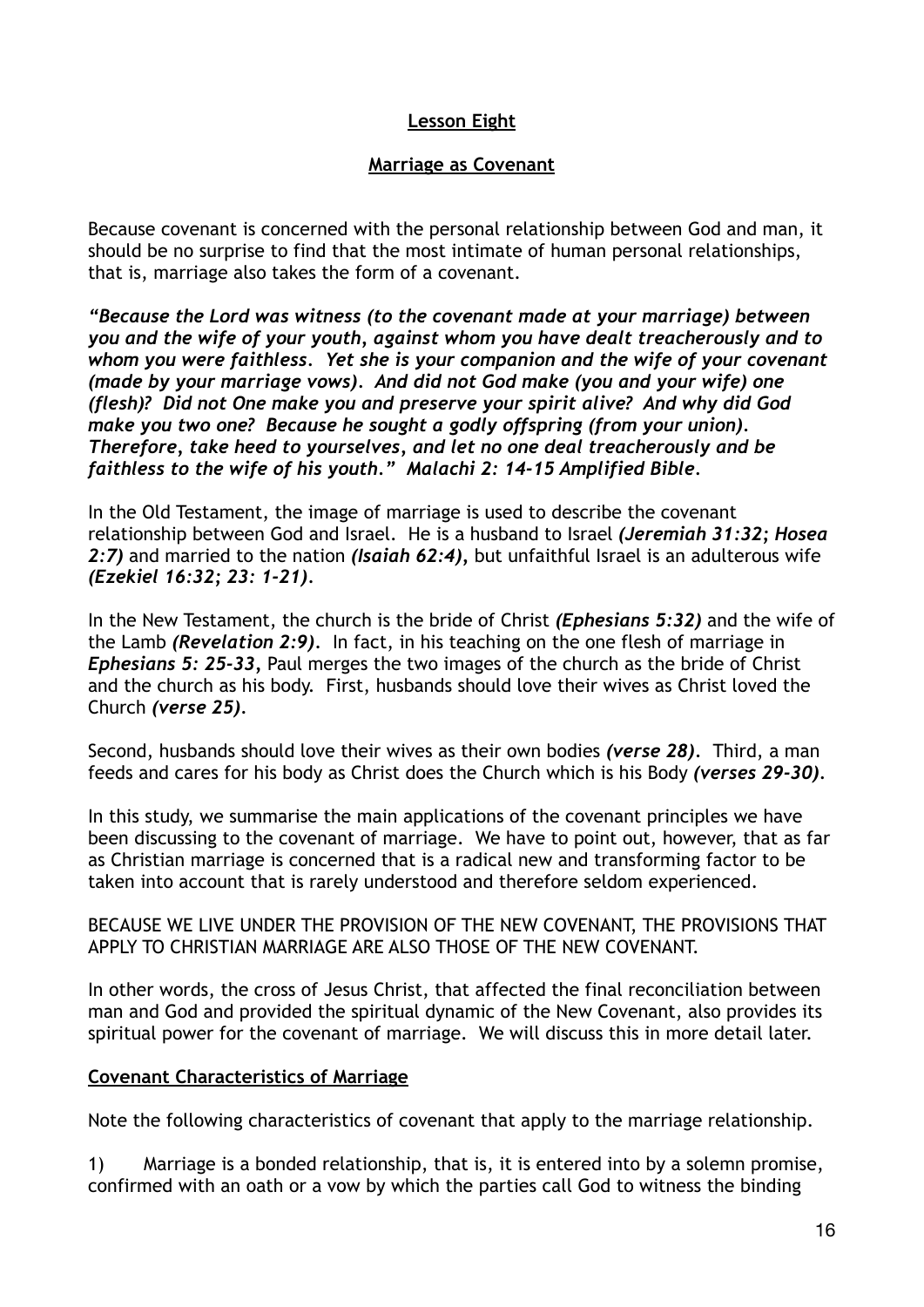nature of the commitment they have entered into with one another. The heart of the marriage relationship, therefore, the bond of personal loyalty between husband and wife. Because of the vows the marriage covenant is:

- a) Pre-eminent, that is, it takes priority over all other obligations other than those we owe to God as our Covenant Lord. All other human obligations, are subordinated to those of the marriage relationship, including vocation, job, ministry and civic responsibilities.
- b) Permanent, that is, marriage is intended to be a life-long relationship between one man and one woman *(Matthew 19:3).*
- c) Inviolable, that is, it must not be broken or violated, and adultery or unfaithfulness to the marriage vows is, therefore, the most serious form of wrongdoing *(Exodus 20:14; Hebrews 14:4).* Note, however, that there are other ways in which the vows at marriage can be, and often are broken. That also is unfaithfulness and breaking covenant.

2) The basis of marriage as covenant is grace. Therefore, it must be founded on grace and will function successfully on the basis of grace. In human terms, grace maybe described as doing good to one another gratuitously, that is, with no strings attached. To say "I will come half way if you come half way" is not grace, it is law. To say "I have done my bit, now you have to do your bit" is not grace, it is works. Covenant will not function on the basis of works or law, but only on the basis of grace.

3) In covenant, the stronger party voluntarily undertakes obligation towards the weaker party. In the marriage covenant, the Bible clearly places the greater degree of responsibility on the husband. It is the man who is to *"leave his father and mother to be united to his wife" (Genesis 2:24).* The husband is the one who is commanded to love his wife and to give himself for her *"as Christ loved the church and gave himself up for her" (Ephesians 5:25).* He is to be considerate to his wife and treat her with respect as a physically weaker partner and heir with him of the gracious gift of life *(1 Peter 3:7).*

# **The Advantages of Covenant**

Covenant at first glance seems an awesome obligation for us to live up to. But there are particular blessings built into covenant that are of inestimable advantage as far as marriage is concerned. When we see what they are we realise some of the wisdom of God in making marriage a covenantal relationship. Here are some important considerations.

1) In covenant we have the security of making mistakes and learning from them. Without the protection of covenant, the demands of a perfect performance to keep the relationship in being would become unbearable.

2) We have the discipline of having to work through our problems, and not taking the easy way out and merely opting out of the relationship if the going gets tough.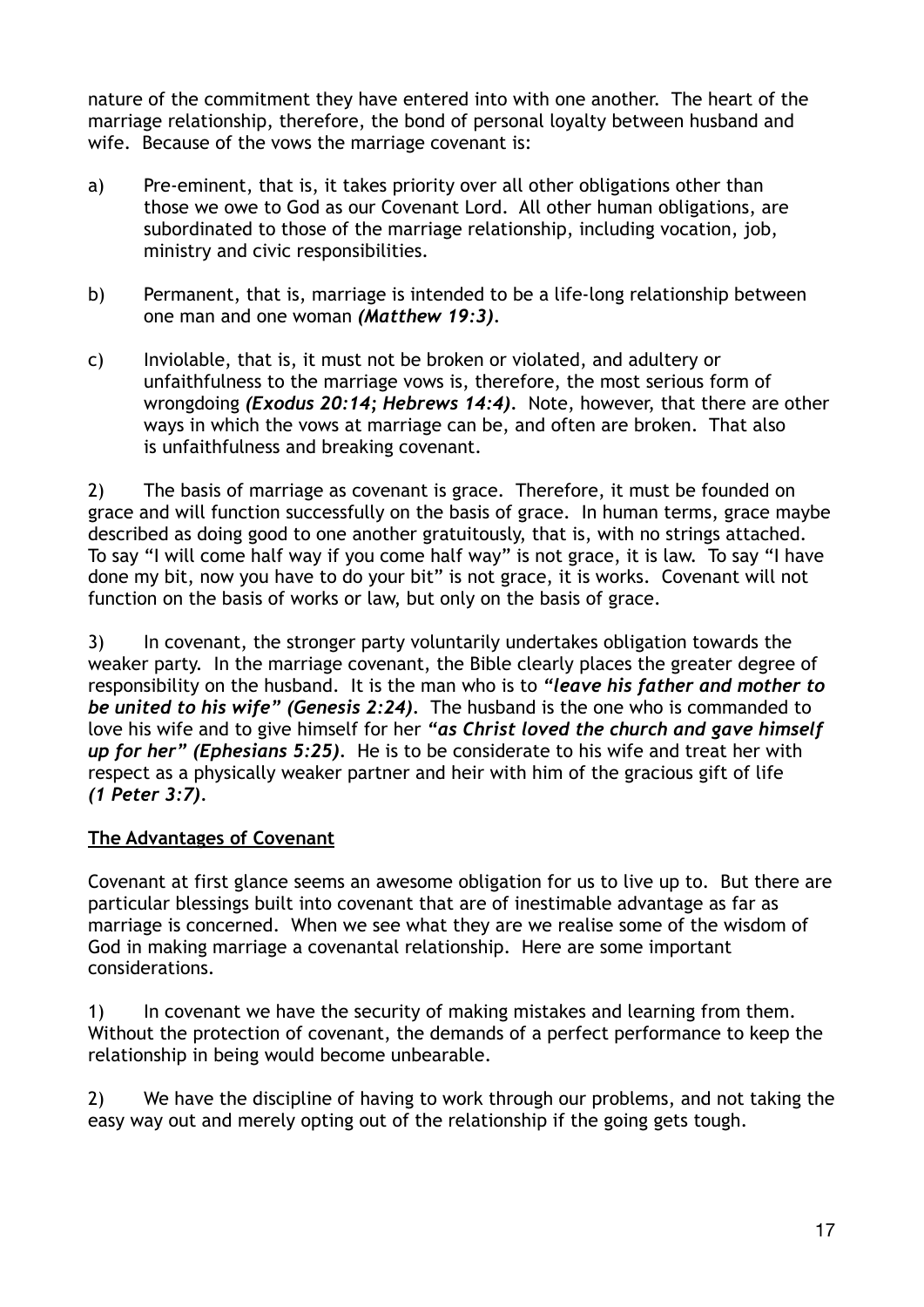3) Covenant keeps us secure during the emotional lows and humdrum periods that comes in every relationship. The obligation and commitment of covenant remains regardless of our feelings and save us from judging the relationship solely from the point of view of feelings.

4) Covenant also protects us from infatuations springing from emotional love, sexual attractions of being physically close to someone, because our covenant vows have already determined what our behaviour ought to be.

5) Covenant leads us to discover that the ungiven self is the unfulfilled self, and that the fulfilment comes from giving ourselves to each other and not from getting from each other.

6) Covenant is realistic in that it recognises our fallenness and the need to prove our trustworthiness by keeping our public made vows to one another.

7) Finally, covenant rests ultimately in the righteousness, that is, the covenant faithfulness of God himself, and in Jesus, the guarantee of the New Covenant *(Hebrews 7:22).*

### **New Covenant Provisions for New Covenant Marriages**

We come now to the specific provisions of the New Covenant as they apply to the covenant of marriage, with particular reference to *Jeremiah 31: 31-34* and *Ezekiel 36: 25-28.*

1) Covenant is entered into only by sacrifice. Christ has become the sacrifice for us, and by identification with his death and resurrection, we die to our sinful past and enter into a new, living relationship with God. But by the same sacrifice, we can enter into a covenant relationship with one another in marriage. The implications for us are as follows:

- a) We are saying we have died to any past relationships with, and past attachments to members of the opposite sex. "Forsaking all others" as the marriage service says, we have become separated unto each other.
- b) We are henceforth renouncing our right to live for oneself, for our own personal desires and the satisfaction of our self-centred needs.
- c) We are entering into a new life in which we live wholly for our marriage partner, to meet their needs and see them fulfilled as persons. Henceforth, whatever happens and no matter what arises we are committed always to be FOR each other, and all we have and are is for them and on their side in any circumstance.

2) Because the sin problem has been dealt with in the New Covenant, the damaging effects of wrongdoing in marriage can be overcome.

a) The New Covenant provides for forgiveness, which deals with the guilt of sin *(Jeremiah 31:34),* therefore, we have the ability to forgive one another.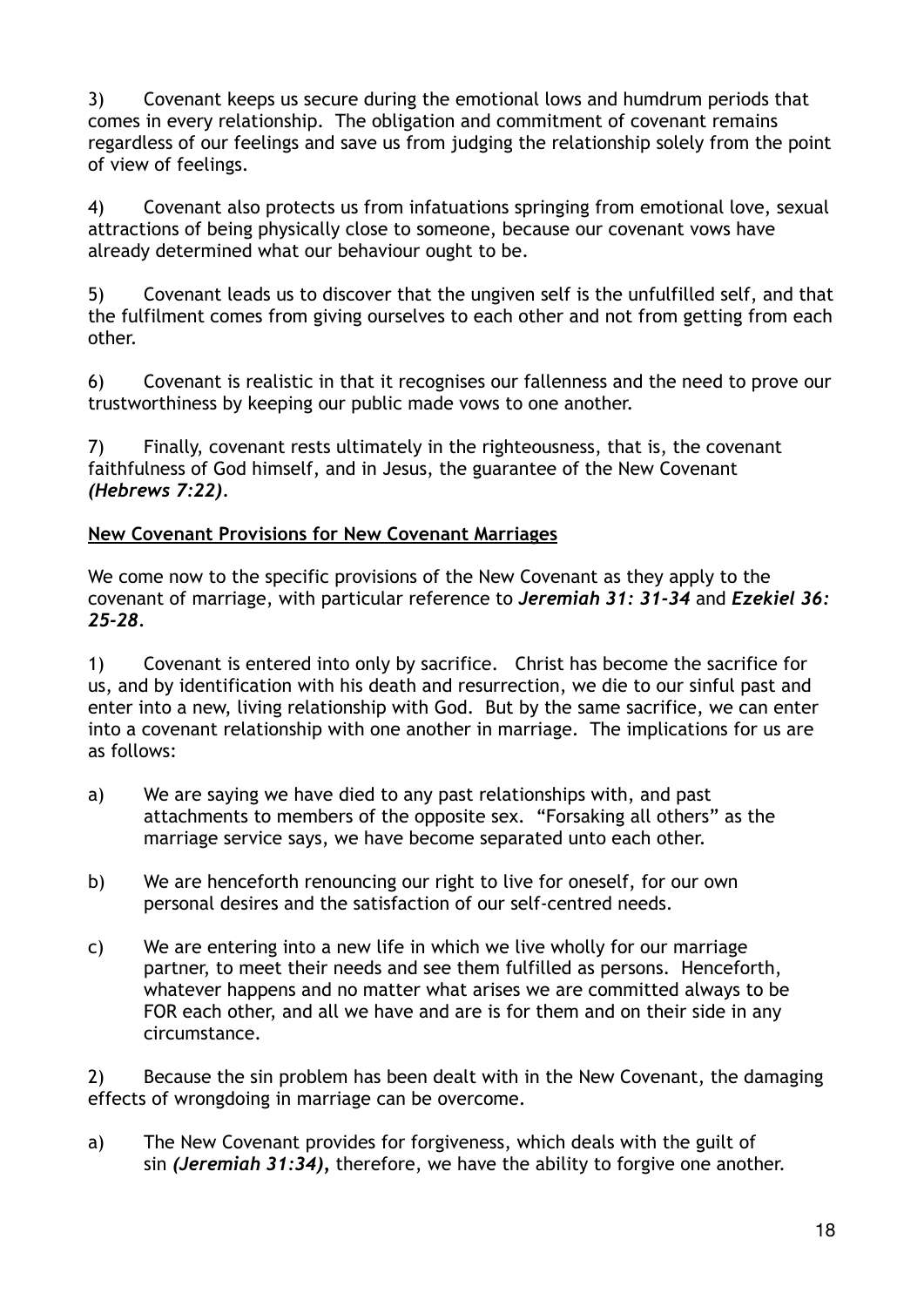### *"Be kind and compassionate to one another, forgiving each other, just as in Christ God forgave you". Ephesians 4:32.*

Forgiveness is releasing from blame or recriminations or punishment or revenge. It ends the matter because it says:

"I will never mention this to you ever again, it is forgiven" "I will never mention this to anyone else again, it is forgiven" "I will never mention this to myself ever again, it is forgiven"

b) The New Covenant also provides for cleansing to deal with the stain of sin (Ezekiel 36:25). Because of this, the relationship can avoid the effects of wrongdoings that often leave a marriage besmirched and tarnished. It is possible for the marriage relationship to be kept as fresh and untainted as a blood cleansed conscience as we learn to continually "walk in the light" with one another (*1 John 1:7).*

3) Under the New Covenant the law of God is internalised, that is, it is written on our hearts by the Holy Spirit *(Jeremiah 31:33; 2 Corinthians 3: 3-6).* In exactly the same way, the law of God regarding marriage can be written on our hearts - the law of love, the law of faithfulness, the law of honour and the law of understanding. When that happens, the law becomes not a set of rules or standards of behaviour to obey, nor even a set of principles to follow, it becomes the inner motivation that shapes all our behaviour towards one another. The gulf that used to exist between what we knew we ought to do and the motivation to actually do it, had been bridged, so that living by the law of love becomes a way of life.

4) Furthermore, we are given a heart of flesh for the previous heart of stone *(Ezekiel 36:26).* In other words, a new set of inner values that is in harmony with the law of God. We have all been programmed with false, misleading and sinful values imbibed from the world around us regarding marriage, sex, the role of husband and wife, and so on. We can be freed from these inadequate and wrong attitudes. Instead, we begin to see marriage from God's perspective and to appreciate the glory of his design in the marriage relationship.

5) We begin to experience the indwelling presence of the Holy Spirit *(Ezekiel 36:27).* We find him resident, not only in our individual lives, but also within the marriage relationship. He is the bond of our union.

*"Two are better than one, because they have a good return for their work: if one falls down, his friend can help him up. But pity on the man who falls and has no one to help him up! Also, if two lie down together, they will keep warm. But how can one keep warm alone? Though one may be overpowered, two can defend themselves. A cord of three strands is not quickly broken." Ecclesiastes 4: 9-12.*

In his book "The Marriage Covenant", Derek Prince points out that a rope of three strands, no more, no less, is the strongest that can be made, because each strand is in constant contact with the other two. In the marriage covenant, the Holy Spirit is the third person in the relationship, in continuous touch with the other two and keeping them in continuous touch with each other.